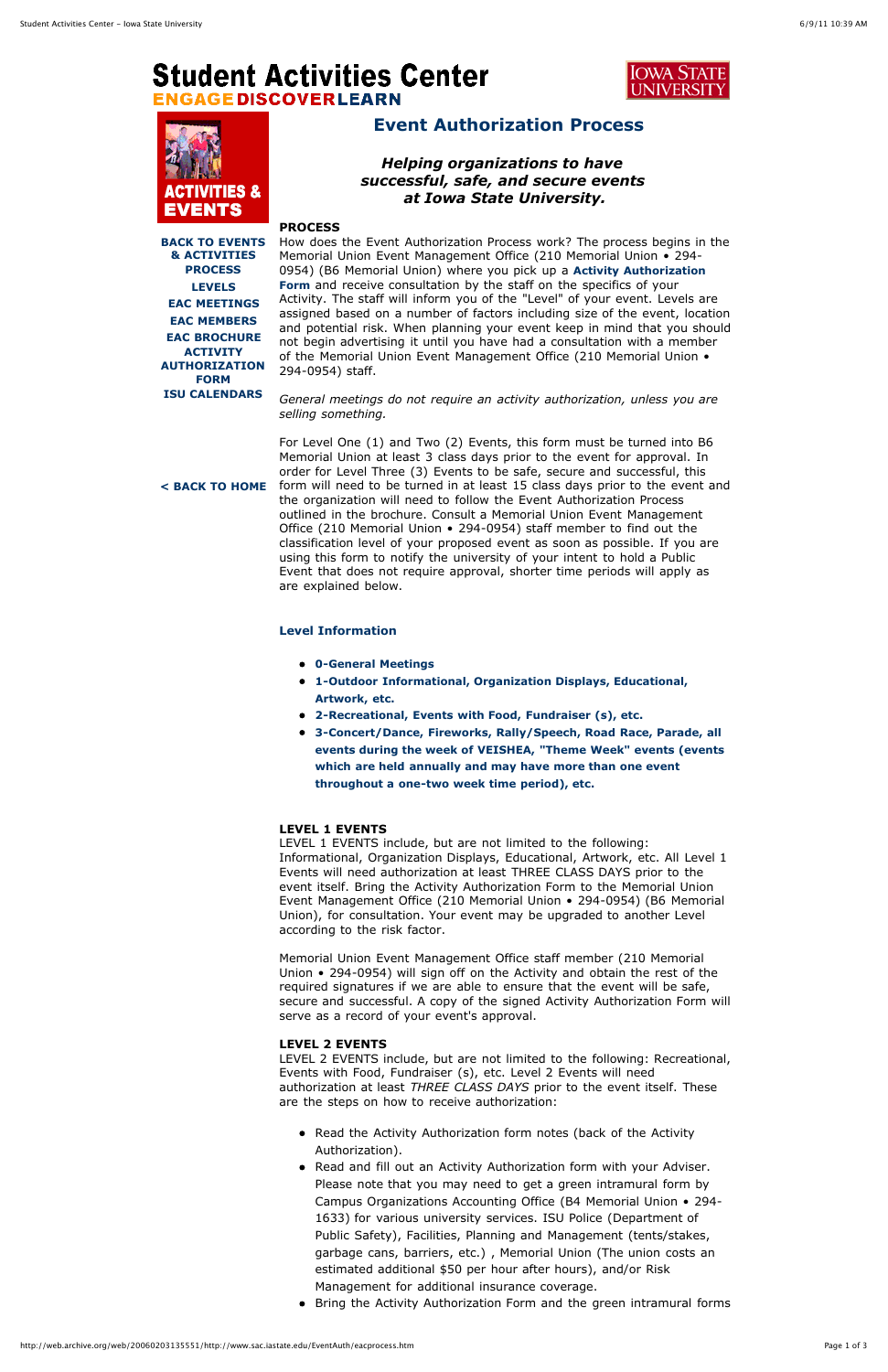to the Memorial Union Event Management Office staff member (210 Memorial Union • 294-0954) will sign off on the Activity and obtain the rest of the required signatures if we are able to ensure that the event will be safe, secure and successful.

The Memorial Union Event Management Office (210 Memorial Union • 294-0954) will consult with you in regards to your organization potentially needing to follow the Level 3 process for the Event Authorization Committee. You will receive a copy of the Activity Authorization as a record of your event's approval.

## **LEVEL 3 EVENTS**

LEVEL 3 EVENTS include, but are not limited to the following: Concert/Dance, Fireworks, Rally/Speech, Road Race, Parade, all events during the week of VEISHEA, "Theme Week" events (events which are held annually and may have more than one event throughout a one-two week time period), etc. These are the steps on how to receive authorization:

- Read the Activity Authorization form notes (back of the Activity Authorization). The Activity Authorization form must be turned in at least FIFTEEN class days prior to your event, you will then be placed on the EAC Agenda.
- All Level Three events will need to meet with the Event Authorization Committee at least TEN class days prior to the event. VEISHEA: All proposed events during the week of VEISHEA must be submitted to the Event Authorization Committee and VEISHEA Executive Committee for approval THIRTY (30) calendar days prior to VEISHEA. There will be no exceptions. These timelines allow us to assist each organization to have safe, secure and successful events.
- Read and fill out an Activity Authorization form with your Adviser. You MAY need to get a green intramural form signed off for one or more of the following: ISU Police (Department of Public Safety), Facilities, Planning and Management (tents/stakes, garbage cans, barriers, etc.) , Memorial Union (The union costs an estimated additional \$50 per hour after hours), and/or Risk Management for additional insurance coverage.
- Discuss with a Memorial Union Event Management Office (210 Memorial Union • 294-0954) staff member if this will be necessary for your event.
- Get prepared for your presentation: You will need to make a presentation about your event to the committee. You will need to have a one page event summary about your event. (Please bring eight copies to the meeting)
- Be prepared to answer questions about security and/or risk management in regards to the event. Bring the green intramural forms by Campus Organizations Accounting Office (B4 Memorial Union • 294-1633) for various university services.
- Your event may need to be relocated according to the estimated crowd and/or type of event.
- If EAC is able to ensure that the event will be safe, successful and secure, the event may be authorized. You will then need to present your event to the committee and receive the required signatures. Memorial Union Event Management Office (210 Memorial Union • 294-0954) Risk Management Coordinator (1350 Beardshear • 294- 7674) ISU Police (Armory • 294-4428) Facilities, Planning and Management. (General Services • 294-0692). Memorial Union. You will drop off the MU Intramural form at this point. If your event is to be held there past regular Memorial Union hours. (210 Memorial

Union • 294-1437) Department of Residence (1203 Friley • 294- 6428) - if the event occurs in any of our residence areas.

You and your Adviser will receive a letter and/or email from the Memorial Union Event Management Office (210 Memorial Union • 294-0954) that will serve as a record for your event's approval. If your event changes you will need to notify the Memorial Union Event Management Office (210 Memorial Union • 294-0954) (294-1023) immediately.

#### **Event Authorization Committee Meeting Information**

All EVENT AUTHORIZATION MEETINGS are held on Thursdays at 3:30pm in the Memorial Union. Please read Level 3 Event information in regards to what process organizations/departments will need to follow in order to have a safe, successful and secure event at Iowa State University. **To have a consultation about your event please meet with Mishelle Michel in the 210 Memorial Union or contact her at mrmichel atiastate dot edu 294-0954.**

## **EAC Members**

Mishelle Michel\* (Memorial Union Event Management Office)